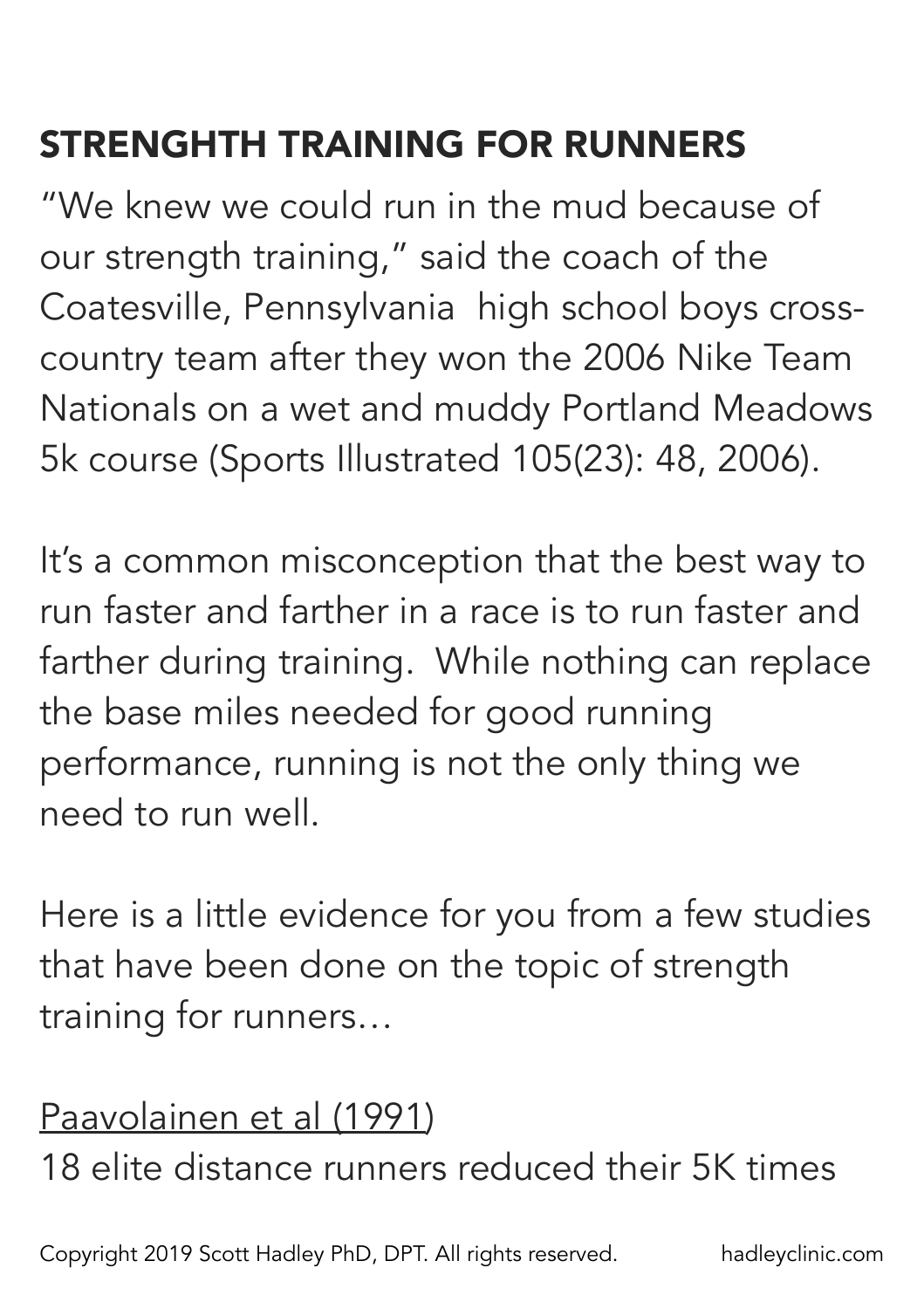and improved running economy (VO2 max at a given speed) after 9 weeks of sprint training and plyometrics. Sprints and plyos composed 32% of the total training time.

### Spurs et al (2003)

17 distance runners improved 3K times and running economy after 6 weeks of plyometric training. Plyo schedule was 2x/week for 3 weeks, then 3x/week for 3 weeks.

### Mikkola et al (2007)

25 distance runners showed improved anaerobic performance following 8 weeks of sprint work that composed 19% of total training time.

#### Saunders et al (2004)

15 elite distance runners improved running economy after 9 weeks of plyometrics (3x/week)

#### Millet et al (2002)

15 elite runners improved running economy after 14 weeks of heavy weight training for the lower Copyright 2019 Scott Hadley PhD, DPT. All rights reserved. hadleyclinic.com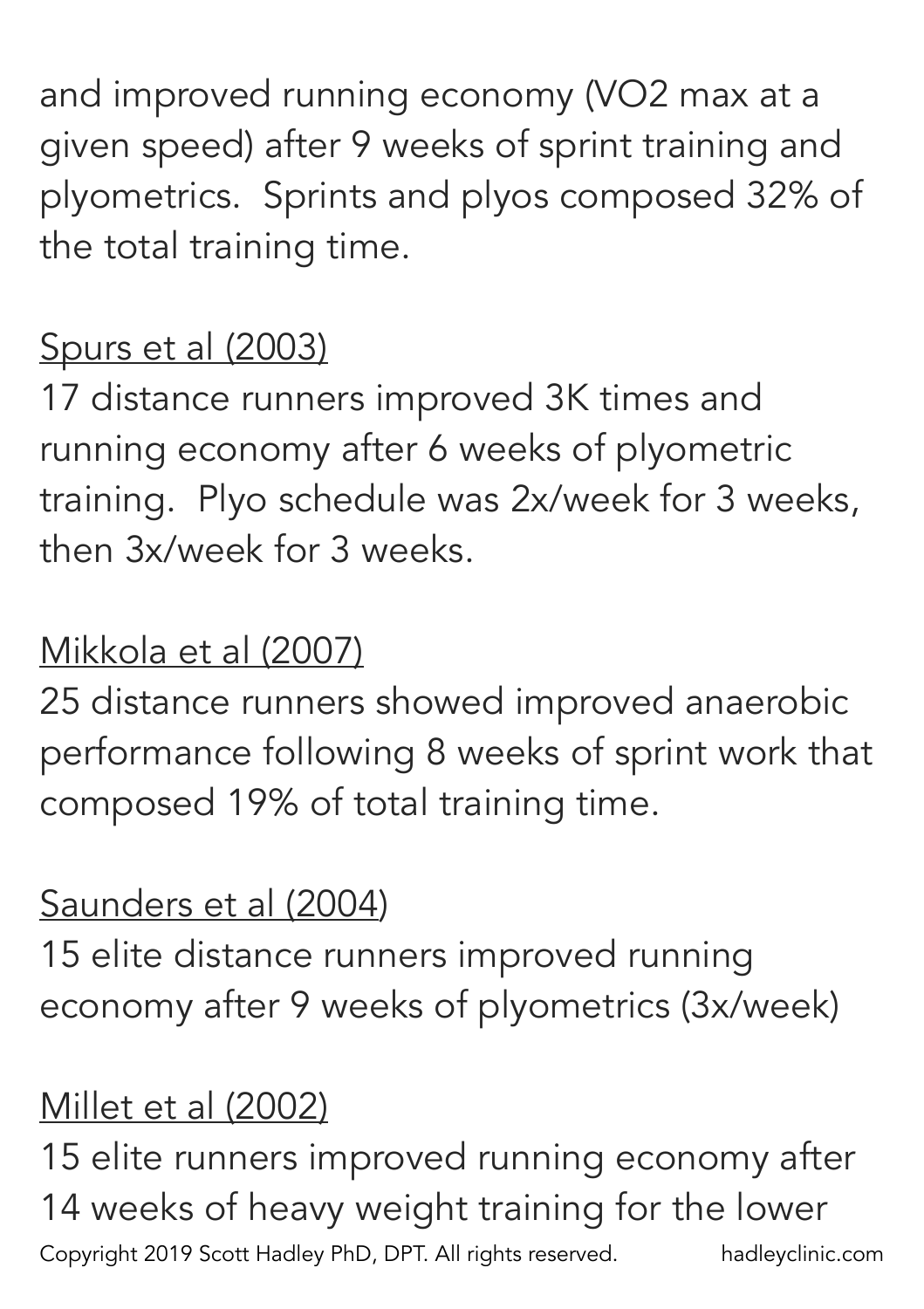#### limb 2x/week.

In all of these studies, control groups did not show improvements compared to their baseline.

The bottom line is this: sprint training, plyometrics, and weight training can improve your running. VO2 max was improved in all of these

studies, and race times were reduced in 2 of the studies. (Realistically, race times will improve as VO2 max improves. Most studies don't use race times because there is too much variability in that measurement.)

Run With Brains, Scott Hadley, PhD, DPT



Copyright 2019 Scott Hadley PhD, DPT. All rights reserved. hadleyclinic.com